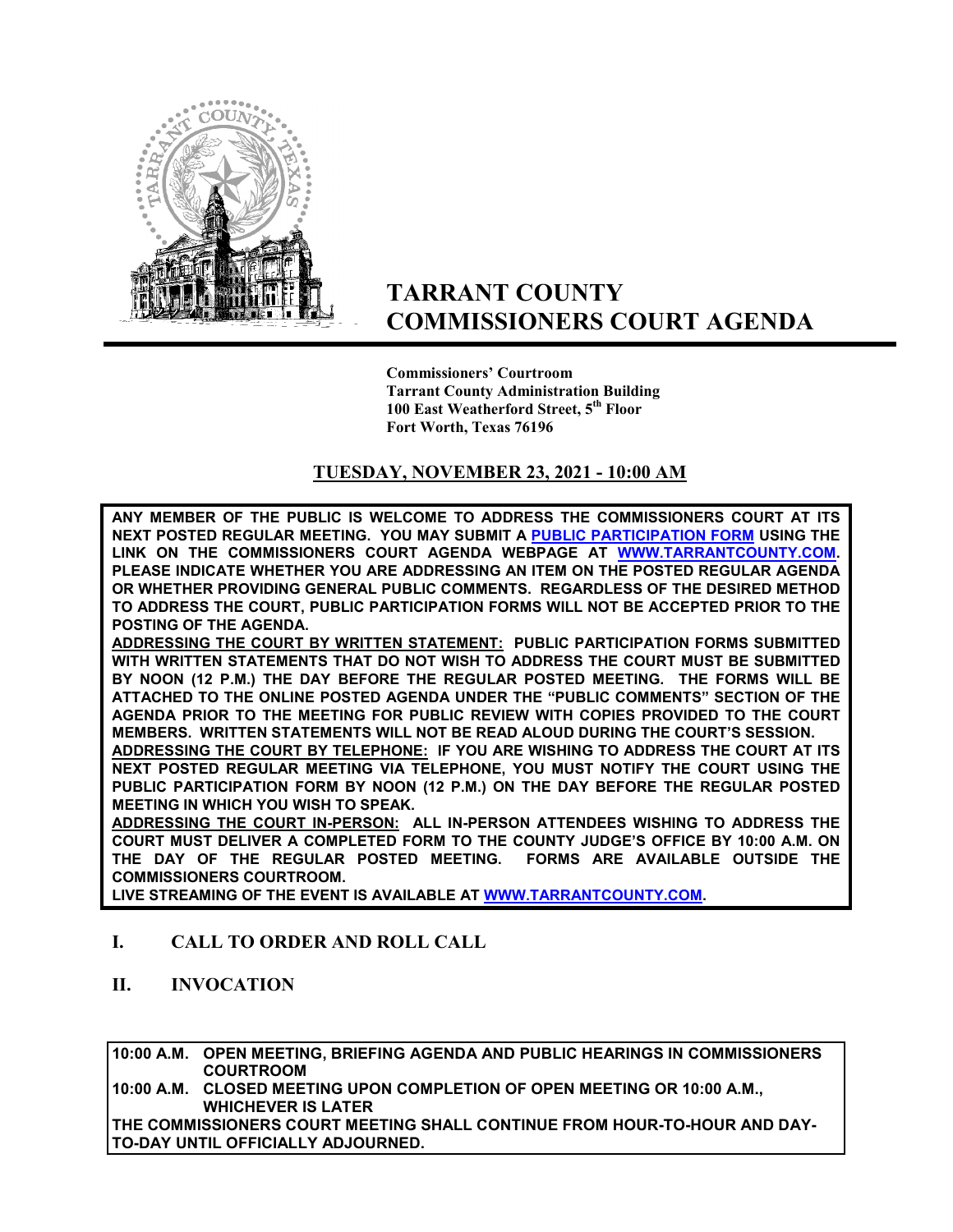**Page 2** 

- **III. PLEDGES OF ALLEGIANCE TO THE UNITED STATES AND THE STATE OF TEXAS**
- **IV. AGENDA ANNOUNCEMENTS**
- **V. COMMISSIONERS COURT ANNOUNCEMENTS**
- **VI. APPROVAL OF THE MINUTES** 
	- **A. Minutes for Special-Called Meeting of November 15, 2021**
	- **B. Minutes for Regular Meeting of November 16, 2021**

# **VII. PROCLAMATIONS, RESOLUTIONS AND PRESENTATIONS**

- **A. Resolution of Appreciation Donna Larson (Judge Whitley)**
- **B. Certificate of Appreciation Jim Teague (Commissioner Johnson)**
- **VIII. CONSENT AGENDA**

**All items with asterisks (\*\*) are a part of the Consent Agenda. Public hearing and review are held collectively unless opposition is presented, in which case the contested item will be heard separately.** 

# **IX. REPORTS AND BUSINESS**

# **A. Administrator (G.K. Maenius)**

- 1. Discussion and Possible Action Regarding Activities Associated with the Impact of the Coronavirus (COVID-19) on Tarrant County Citizens, Businesses and County Government Operations
- 2. Discussion and Possible Action Regarding the Tarrant County American Rescue Plan Act Fiscal Recovery Fund Program Budget
- 3. Approval to Release Emergency Rental Assistance Program Payments in Advance of Claims Addendum
- 4. Approval of Ninth Amended Declaration of Local Disaster Due to Public Health Emergency and Renewal of Same
- 5. \*\* Approval of an Agreement between Tarrant County and LifeGift Organ Donation Center for the Provision of Tissue Recovery Services
- 6. \*\* Approval of Amendment No. 1 to the City of River Oaks Tax Increment Financing Zone Number One Participation Agreement, Providing for Modification of the Definition for the Zone and the Tax Increment Base Year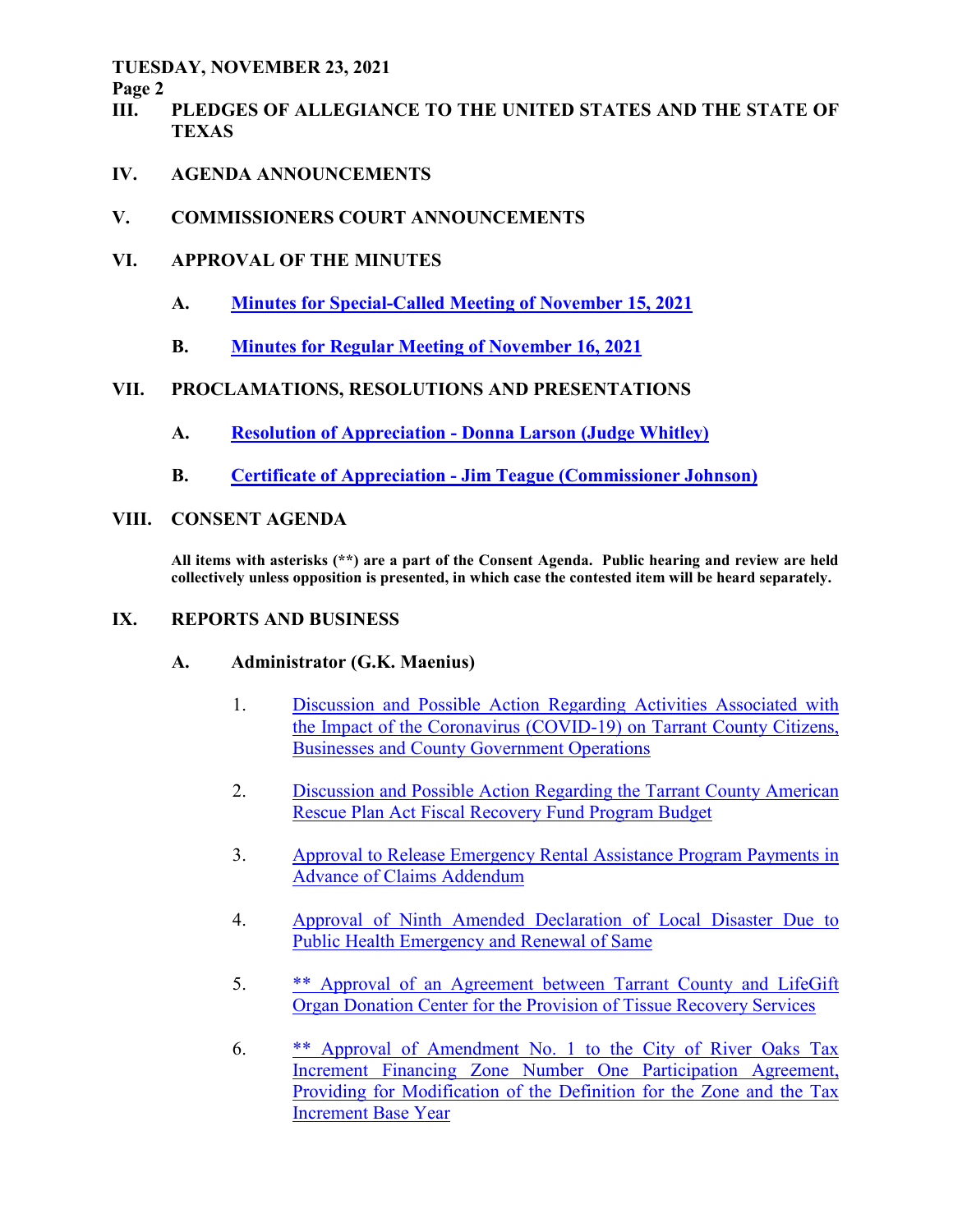**Page 3** 

- 7. \*\* Approval of Pre-Payment Allocation and Payments Related to the TechShare.Court 3.0 Development and Implementation Addendum between Tarrant County and TechShare Local Government Corporation
- 8. \*\* Approval of Pre-Payment Allocation and Payments Related to the TechShare.Jail Implementation Addendum between Tarrant County and TechShare Local Government Corporation
- 9. \*\* Approval of Amendment No. 1 to the TechShare.Jail Implementation Addendum between Tarrant County and TechShare Local Government **Corporation**
- 10. \*\* Approval of Amendment No. 7 to the Lease Agreement with Cornerstone Assistance Network for Space at the Resource Connection
- 11. \*\* Receive and File U.S. Treasury Emergency Rental Assistance Program Improvement Plan for the Tarrant County Emergency Rental Assistance Program
- 12. \*\* Receive and File the 2020 Consolidated Annual Performance and Evaluation Report - Community Development
- 13. \*\* Receive and File the Administrative Order Setting Compensation of Tarrant County Court Reporters Beginning October 1, 2021
- 14. \*\* Receive and File the Administrative Order Setting Compensation of the Tarrant County Auditor and Assistant County Auditor Beginning October 1, 2021
- 15. \*\* Receive and File Briefing Agenda
- 16. \*\* Approval of Out-of-State Travel Requests

## **B. Auditor (Renee Tidwell)**

- 1. Approval of Tarrant County Investment Policy
- 2. Approval to Remove Assets from Tarrant County's Asset Management **System**
- 3. Receive and File the Auditor's Report of Jury Services
- 4. Receive and File the Auditor's Report of the Review of Financial and System Controls, Central Records Division
- 5. \*\* Approval of the Fiscal Year 2021 Equitable Sharing Agreement and Certification Prepared by Constable, Precinct 7
- 6. \*\* Approval of the Fiscal Year 2021 Equitable Sharing Agreement and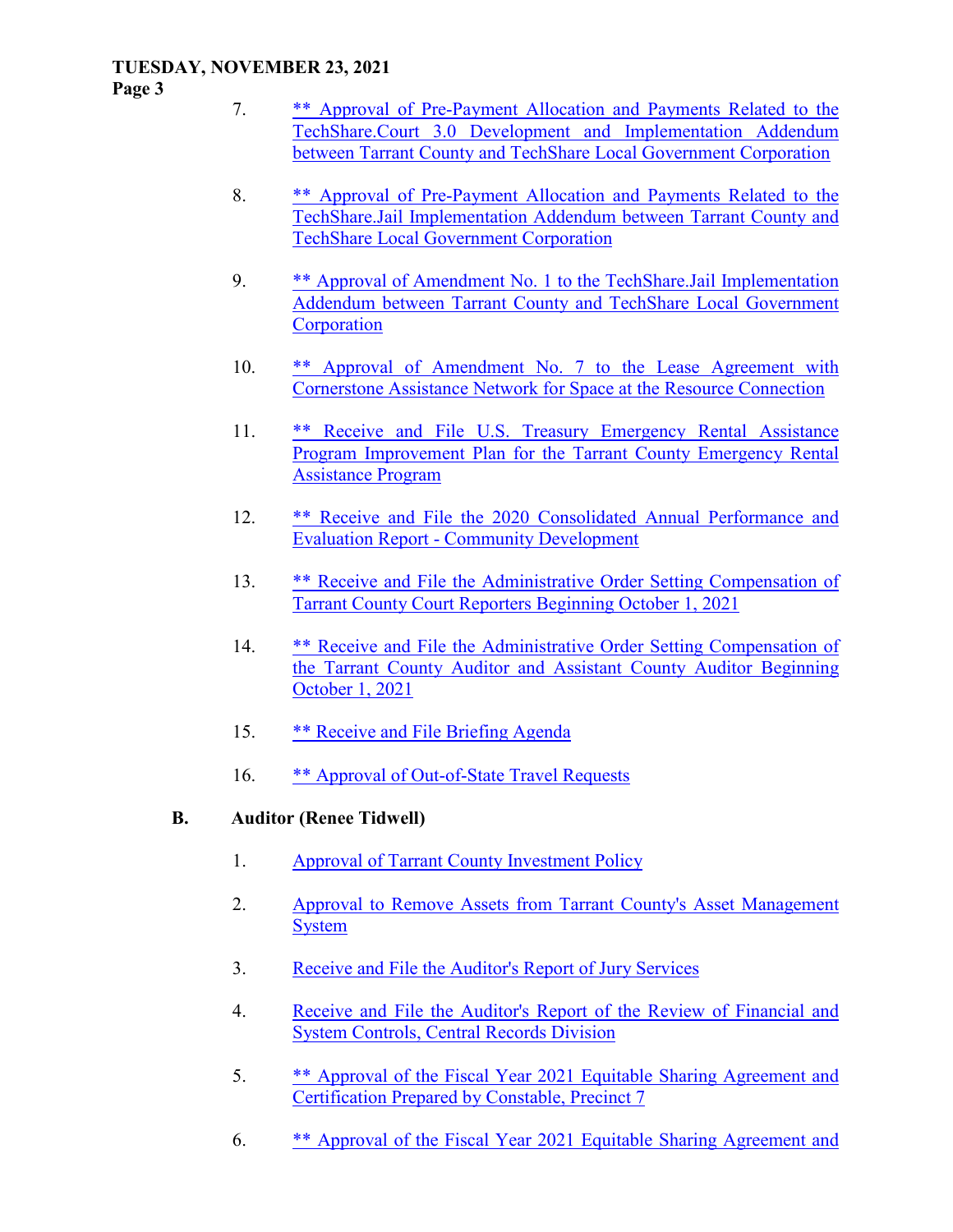**Page 4** 

Certification Prepared by the Sheriff's Office

 7. \*\* Receive and File the Auditor's Report of the Tax Office Director of Motor Vehicle Exit Review

### **C. Budget and Risk Management (Helen Giese)**

- 1. \*\* Approval of Fiscal Year 2021 Appropriation Adjustments
- 2. \*\* Approval of Fiscal Year 2022 Appropriation Adjustments
- 3. \*\* Approval of Exceptions to Fee Schedule for Court Interpreters
- 4. \*\* Receive and File Risk Management Board Minutes November 10, 2021

### **D. Criminal Courts Administration (J. Gregory Shugart)**

 1. \*\* Approval of Professional Service Contract between Tarrant County, d/b/a First Offender Drug Program and Dr. Jessica Batts

### **E. Criminal District Attorney (Sharen Wilson)**

- 1. \*\* Approval of a Settlement Agreement and Full, Final and Complete Property Damage Release Signed by Allstate Fire and Casualty Insurance Company as Subrogee in a Lawsuit Filed by Antonette **Broadnax**
- 2. \*\* Approval of a Settlement Agreement and Full, Final and Complete Release Signed by Paola Mendez for Claims Against Tarrant County, Texas in Connection with an Automobile Accident Involving a Tarrant County Vehicle

## **F. Facilities Management (Marvin Reyes)**

- 1. \*\* Approval of Parking License Agreement between Tarrant County and Cassata Catholic High School and the Catholic Diocese of Fort Worth for Parking Spaces Located at 1400 Hemphill Street, Fort Worth, Texas
- 2. \*\* Approval of Office Renovation for the Human Resources Department Located on the Third Floor of the Administration Building, 100 E. Weatherford Street, Fort Worth
- 3. \*\* Approval of Building Renovations for the Criminal District Attorney's Office in the Tim Curry Criminal Justice Center, 401 W. Belknap Street, Fort Worth
- 4. \*\* Approval of Public Health Building Second Floor Renovations, 1101 South Main Street, Fort Worth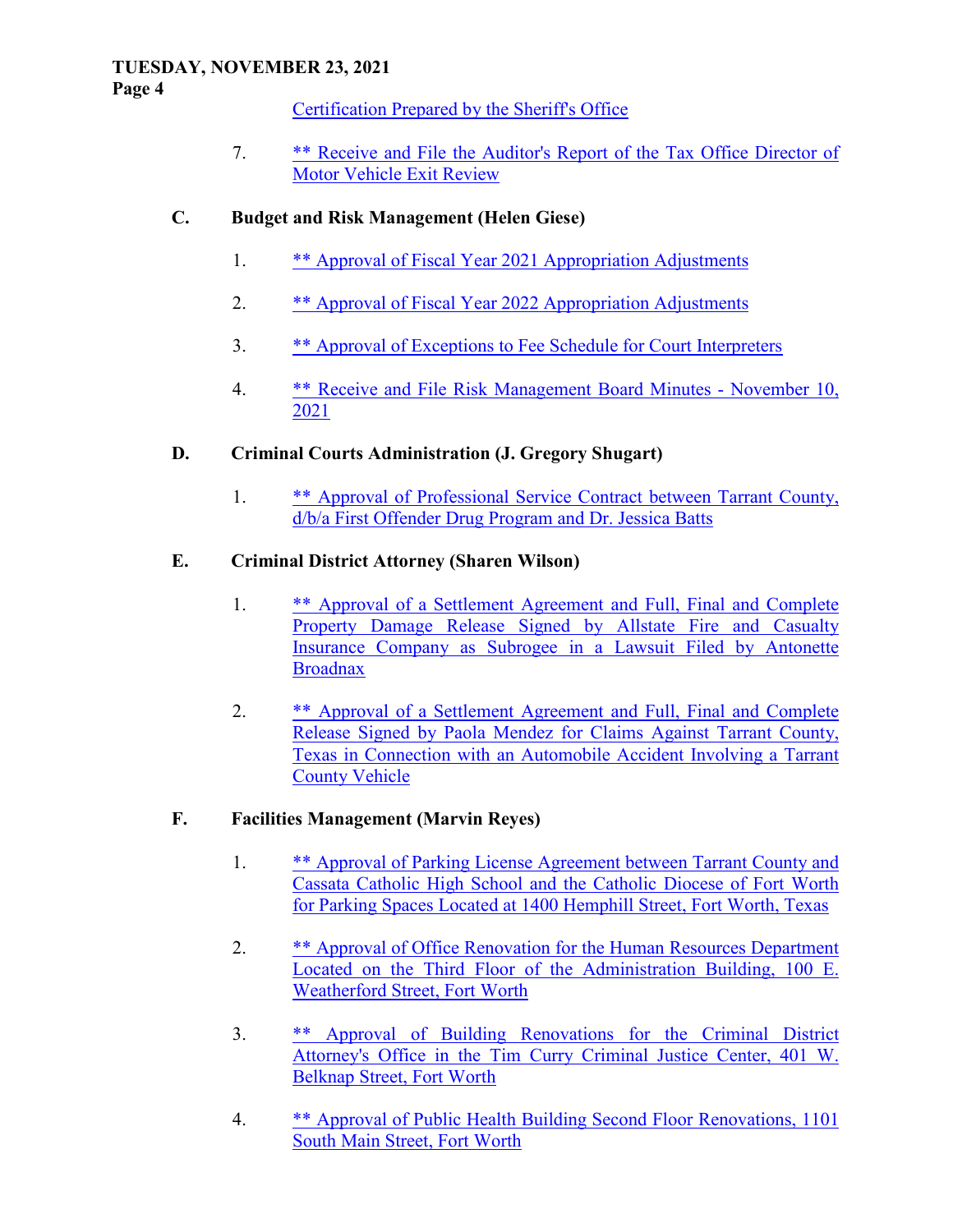#### **TUESDAY, NOVEMBER 23, 2021 Page 5**

- 5. \*\* Approval of a Professional Services Contract with GSBS Architects for Architectural and Engineering Services for the 485th District Court Project on the Fifth and Sixth Floor of the Tim Curry Criminal Justice Center, 401 W. Belknap Street, Fort Worth
- 6. \*\* Approval of a Professional Services Contract with GSBS Architects for the Architectural and Engineering Services Phase for the 350 W. Belknap Building Renovation Project
- 7. \*\* Approval of DirectTV Customer Change of Ownership Form
- 8. \*\* Approval of Amendment No. 6 to the HDR Architecture, Inc. Contract for Architectural and Engineering Services Related to the Juvenile Center Project Included in the 2006 Capital Improvement Program
- 9. \*\* Approval of Building Space Assignment in the 1895 Courthouse for County Court at Law No. 1, 2 and 3 to Use for an Auxiliary Court **Coordinator**

### **G. Human Resources (Tina Glenn)**

- 1. Receive and File the Personnel Agenda
- 2. Approval to Adopt an Online Compliance Training Program for Tarrant County Employees
- 3. Approval of a Change to the Table of Organization County Administrator's Office
- 4. Approval of a Change to the Table of Organization Juvenile Services
- 5. Approval of a Change to the Table of Organization Public Health
- 6. Approval of a Change to the Table of Organization Sheriff's Office
- 7. \*\* Approval of a Change to the Table of Organization Facilities Management
- 8. \*\* Approval of a Change to the Table of Organization Criminal District Attorney's Office
- 9. \*\* Approval of the Extension of the Member Cost-Share Waiver for COVID-19 Testing, Test-Related Visits, Diagnosis and Treatment Under the Public Employee Benefits Cooperative Medical Plans
- **H. Public Health (Vinny Taneja)**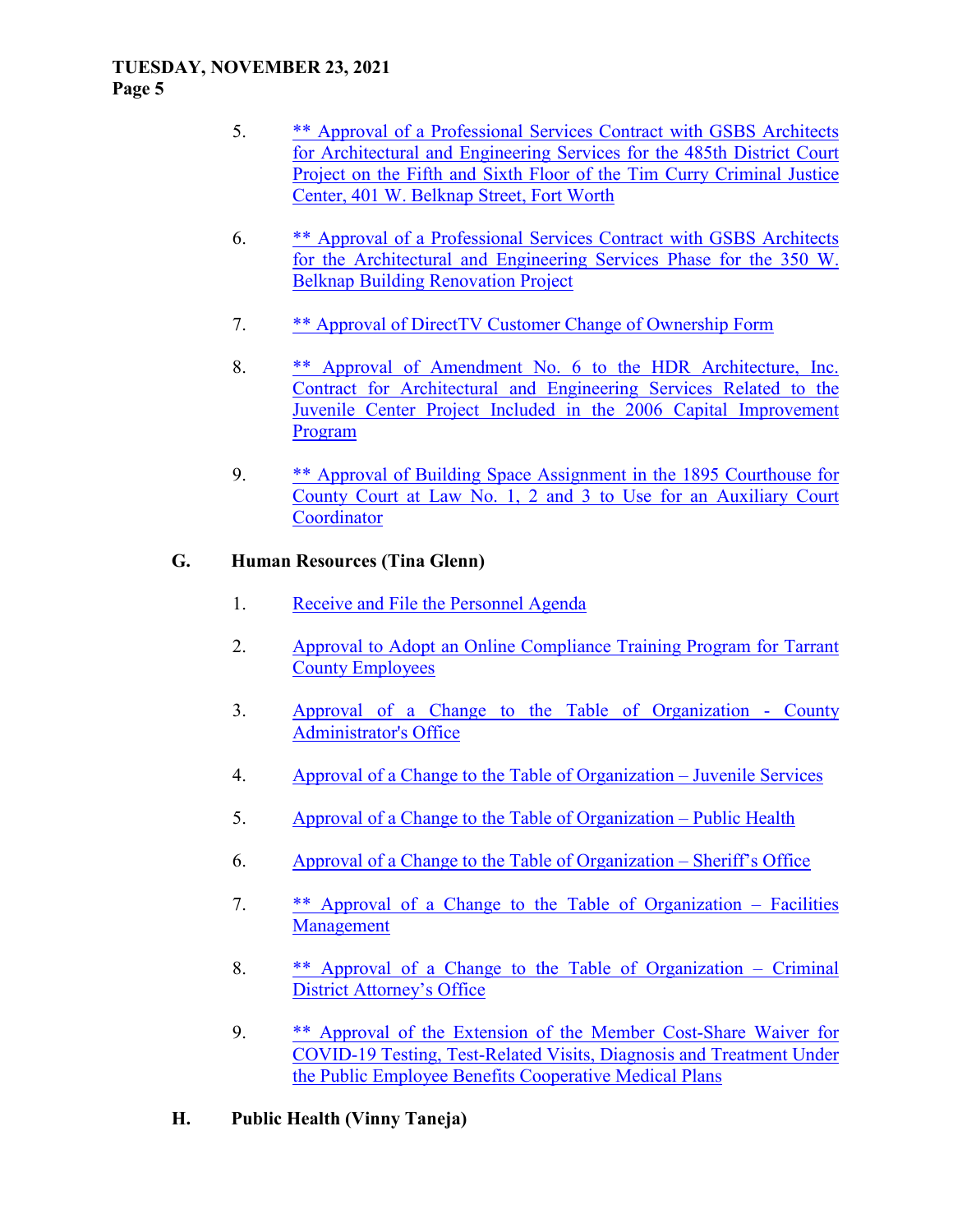#### **Page 6**

- 1. \*\* Approval to Submit a Grant Application to the National Association of County and City Health Officials in Response to the Request for Application: Building Local Operational Capacity for COVID-19, Healthcare-Associated Infections, and Antimicrobial Resistance
- 2. \*\* Approval to Submit a Grant Application to the Texas Department of Family and Protective Services Prevention and Early Intervention Division for My Health My Resources of Tarrant County
- 3. \*\* Approval to Submit an Application to the Texas Department of State Health Services Sexually Transmitted Disease Program to Request a Funding Award
- 4. \*\* Approval of a Memorandum of Understanding between Tarrant County and AIDS Outreach Center to Provide Timely Notification of Positive Test Results to Tarrant County Public Health Allowing Prompt Referrals to Available Partner Services to HIV Positive Clients
- 5. \*\* Approval to Renew the Service Provider Agreement between Tarrant County and Dr. Daniel Rousch, DO, for Psychiatric Services
- 6. \*\* Approval of Amendment No. 1 to the Interlocal Agreement Between Tarrant County and the Metropolitan Area EMS Authority, D/B/A MedStar Mobile Healthcare for the Provision of Equipment Needed for COVID-19 Vaccine Storage

## **I. Purchasing (Melissa Lee)**

- 1. RFP No. 2021-086 SAP Risk Management Claims System Budget and Risk Management and Information Technology - Labyrinth Solutions, Inc., d/b/a LSI Consulting - \$168,580.00
	- a) Award Recommendation
	- b) Contract Approval
- 2. Bid No. 2022-005 Newt Patterson Culvert Replacement Transportation Services - West Texas Rebar Placers, Inc. - \$177,127.50
	- a) Award Recommendation
	- b) Contract Approval
	- c) Acceptance of Payment Bond
	- d) Acceptance of Performance Bond
	- e) Acceptance of Maintenance Bond
- 3. Bid No. 2022-017 Annual Contract for Purchase of Service Awards Human Resources - Various Vendors - Per Unit Price
	- a) Award Recommendation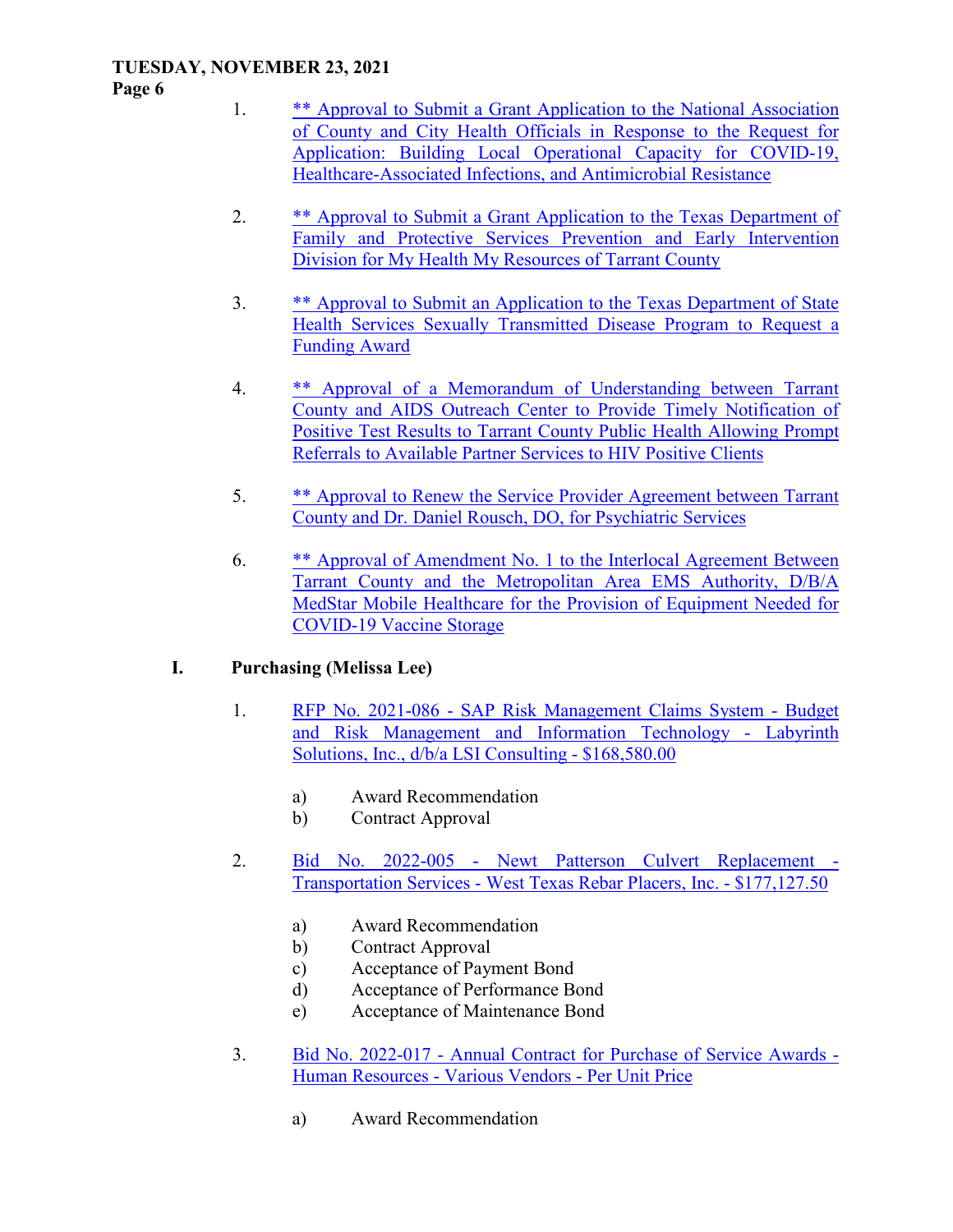**Page 7** 

- 4. Bid No. 2022-020 Annual Contract for Intrusion, Fire Alarm, and Safe Monitoring Services - Facilities Management - to Interface Security Systems, LLC - Per Unit Price, Hourly Labor Rates, and Markup for Parts
	- a) Award Recommendation
- 5. Bid No. 2022-025 Purchase of Interactive Touch Displays Information Technology - Galaxy Next Generation - \$26,235.00
	- a) Award Recommendation
- 6. RFP No. 2016-120 Annual Contract for Metropolitan Ethernet Services - Information Technology - AT&T Corp.
	- a) Approve Contract Extension
- 7. RFP No. 2020-198 Contract Management Software Criminal District Attorney's Office and Information Technology - Sysintellects, LLC
	- a) Approve Contract Termination
- 8. RFQ No. 2021-143 Consulting Services for Space Study Plan Facilities Management - Various Vendors - Per Contract Terms
	- a) Approval to Conduct Negotiations
- 9. Approval of Invoice Payment Premium Schedule Maintenance Contract Proposal - Sheriff's Office - Leidos Security Detection & Automation, Inc. - \$114,000.00
- 10. RFQ No. 2022-004 Audio Visual Professional Services Countywide
	- a) Reject All Responses
	- b) Rebid with Revised Specifications
- 11. \*\* RFO No. 2022-042 Purchase of Palo Alto Premium Support #DIR-TSO-4116 - Information Technology - Kudelski Security, Inc. - \$104,261.60
	- a) Award Recommendation
- 12. \*\* RFP No. 2020-001 Full-Body Rapid Digital Radiology System for Forensic Pathology - Medical Examiner's Office - Clinical Image Management Systems, LLC - Exercise Second and Final Option for Renewal - Same Contract Terms
	- a) Contract Renewal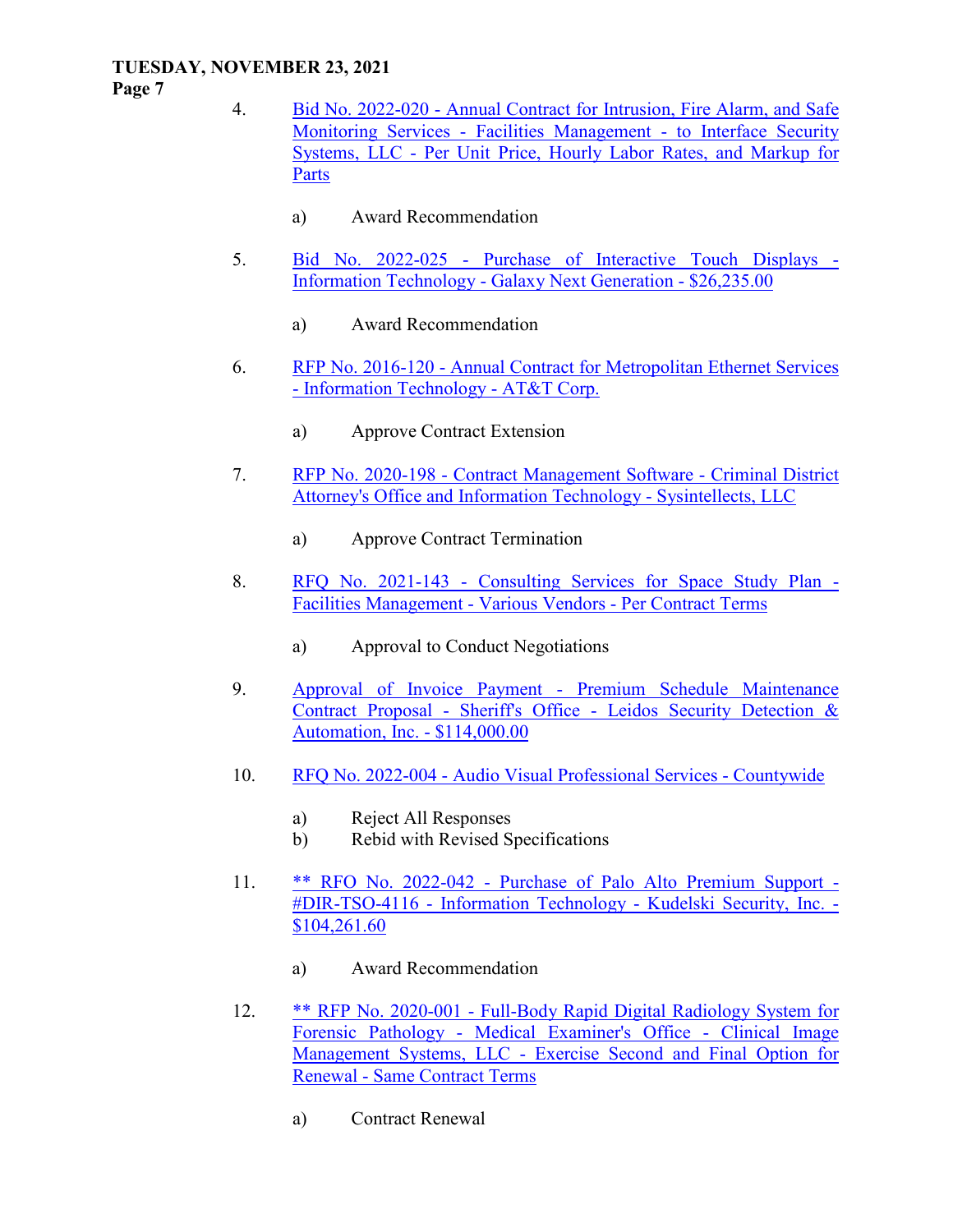#### **Page 8**

- 13. \*\* Bid No. 2021-032 Annual Contract for Cab and Chassis Trucks with Chipper Body - All Precincts - Rush Truck Center - Fort Worth - Exercise First and Final Option for Renewal - Same Firm Fixed Prices
	- a) Contract Renewal
- 14. \*\* RFO No. 2021-035 Purchase of HVAC Equipment, Supplies, and Installation of HVAC Equipment - BuyBoard #631-20 - Facilities Management - Various Vendors - Exercise First Option for Renewal - Same Hourly Rate and Catalog Discount off List
	- a) Contract Renewal
- 15. \*\* Bid No. 2021-047 Annual Contract for Cab and Chassis Trucks with Liquid Asphalt Hydrostatic Distributors - All Precincts - Rush Truck Center - Fort Worth - Exercise First and Final Option for Renewal - Same Firm Fixed Prices
	- a) Contract Renewal
- 16. \*\* Bid No. 2021-050 Annual Contract for Cab and Chassis Trucks with Garbage Dump Body - All Precincts - Rush Truck Center - Fort Worth - Exercise First and Final Option for Renewal - Same Firm Fixed **Prices** 
	- a) Contract Renewal
- 17. \*\* Bid No. 2021-055 Annual Contract for Election Supply Bags Elections Administration - Mascot Metropolitan, Inc. - Exercise First Option for Renewal - Same Firm Fixed Prices
	- a) Contract Renewal
- 18. \*\* RFP No. 2018-114 Administration of Tarrant County Family Drug Court - 323rd Family District Court - Tarrant County Challenge, Inc., d/b/a Challenge of Tarrant County - \$205,932.00
	- a) Contract Approval
- 19. \*\* RFP No. 2020-148 Annual Contract for Payroll Services for Temporary Labor - Elections Administration - Various Vendors
	- a) Approve to Increase Maximum Hourly Rates
- 20. \*\* Motorola Solutions, Inc. APX Series Radios, KVL 5000 Key Variable Loader, P25 Flash Kits, all Options, Software Features, and Associated Accessories - Countywide
	- a) Sole Source Designation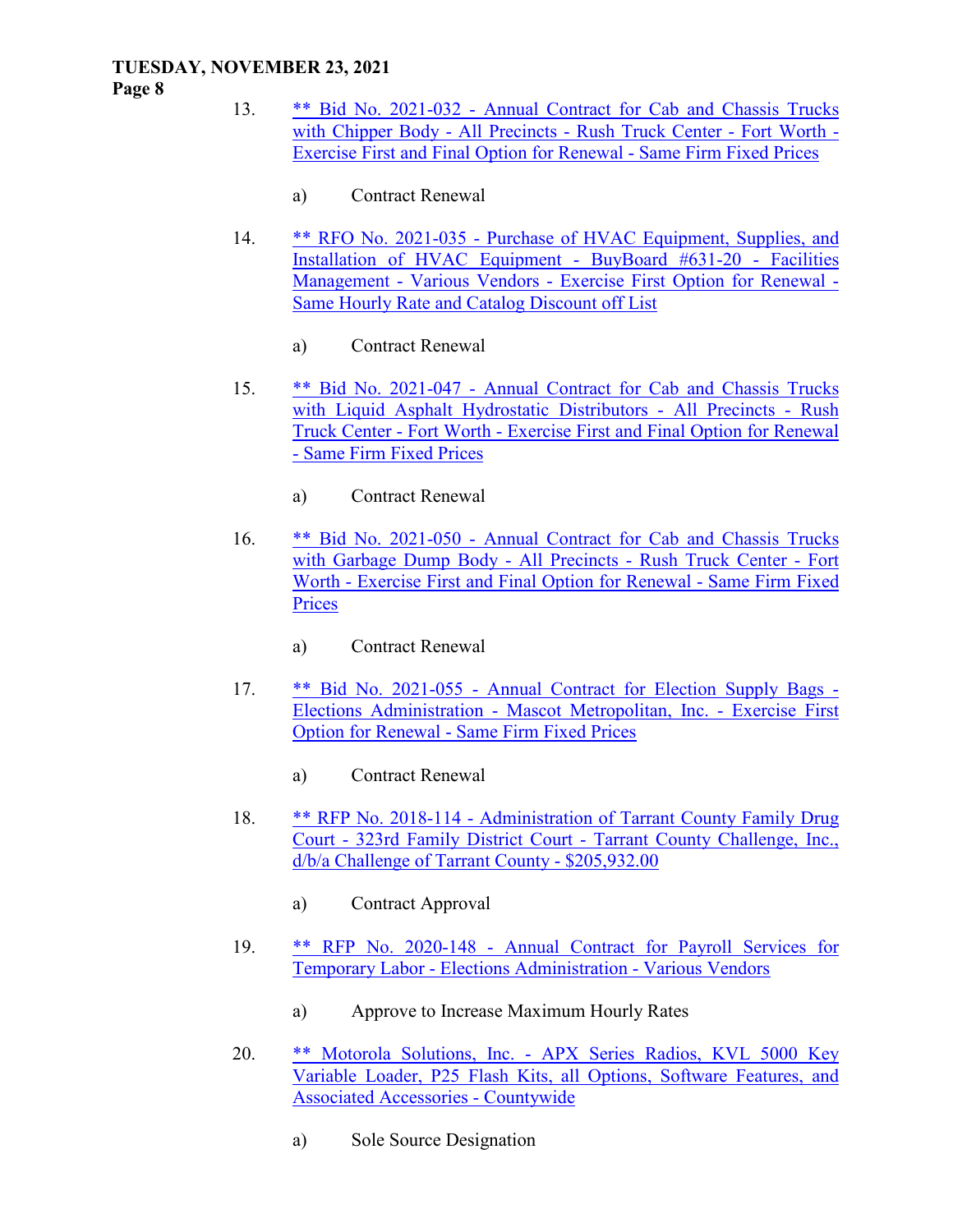#### **TUESDAY, NOVEMBER 23, 2021 Page 9**

- 21. \*\* Approval to Continue Utilization of Interlocal Agreement between Tarrant County and Minnesota Multistate Contracting Alliance for Pharmacy (MMCAP) for the Cooperative Purchasing of Vaccines and the Full Range of Goods and Services - Public Health
- 22. \*\* Approval of Professional Services Agreement for Integration Tool Kit Training and Consulting - County Clerk's Office - Tyler Technologies, Inc. - \$23,000.00
- 23. \*\* Approval of Subscription Agreement for West Proflex #DIR-LGL-CALIR-02 - Law Library-Court Group - Thomson Reuters - \$62,816.76
- 24. \*\* Authorization to Submit Procurement Card Account Application Form to JPMorgan Chase Bank for Tarrant County Procurement Cards - Transportation Services
- 25. \*\* Annual Contracts Eligible for Renewal Within Ninety Days
- 26. \*\* Permission to Take Bids/RFPs

### **J. Sheriff's Department (Bill Waybourn)**

- 1. \*\* Approval of Memorandum of Understanding between Tarrant County and the Fort Worth Independent School District Office of Adult Education for Adult Education Services at Tarrant County Corrections Center Jail Facility
- 2. \*\* Approval of Memorandum of Understanding between Tarrant County and the Fort Worth Independent School District Office of Adult Education for Adult Education Services at the Tarrant County Greenbay Jail Facility

### **K. Tax Assessor-Collector (Wendy Burgess)**

- 1. \*\* Approval of Property Tax Refunds
- 2. \*\* Approval of a Point of Sale Contract between Tarrant County,  $d/b/a$ Tarrant County Tax Assessor-Collector and Classic CDJR Arlington LLC, d/b/a Classic CDJRF of Arlington for Motor Vehicle Registrations
- 3. \*\* Receive and File Tax Office Deputizations
- **L. Transportation Services (Randy Skinner)** 
	- 1. \*\* Approval of Final Plat Bella Flora Phase 10 Precinct 1
- **M. Appointments to Various Boards**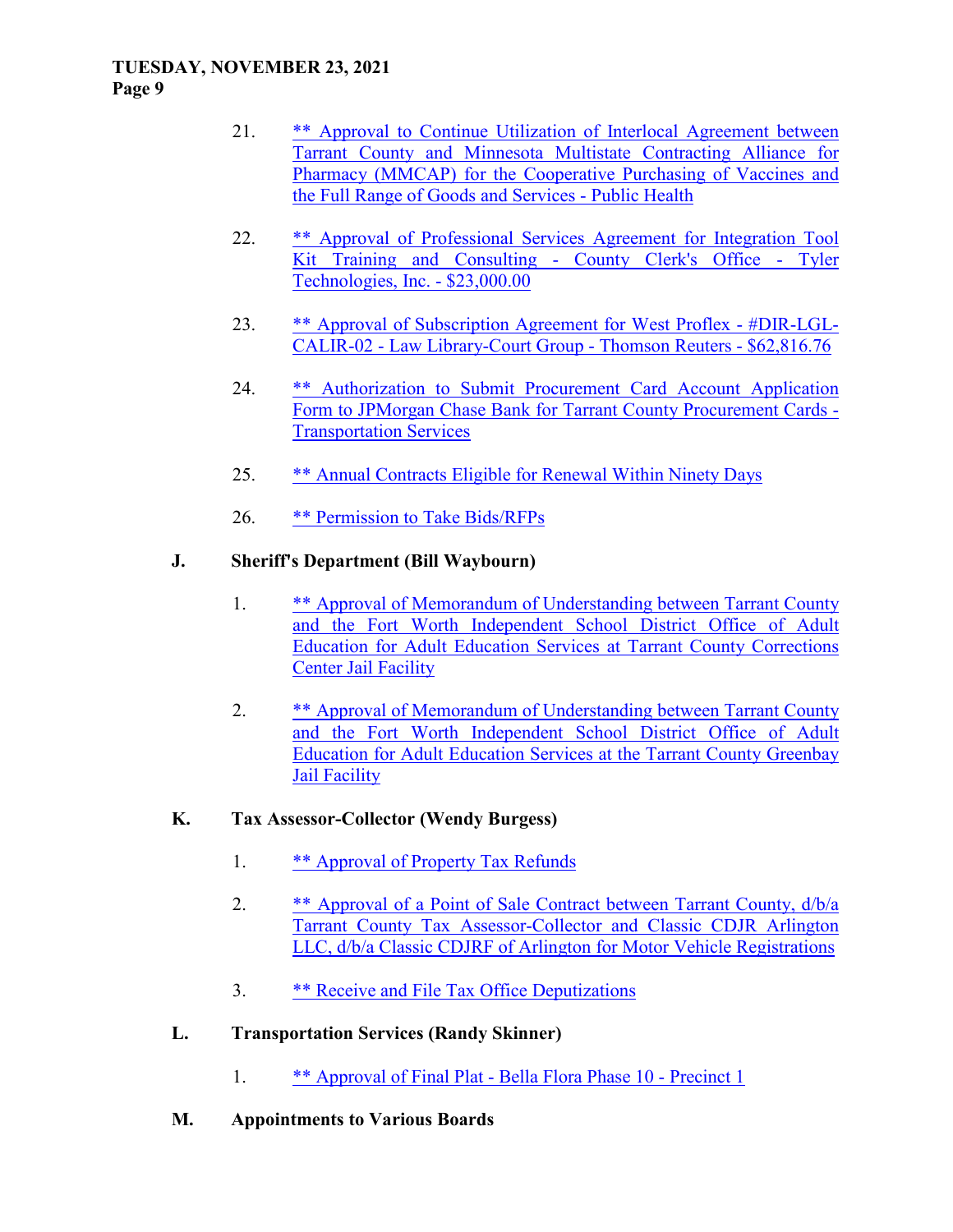#### **TUESDAY, NOVEMBER 23, 2021 Page 10**

- 1. Action Concerning Appointments to Tax Increment Finance District Boards
- 2. Action Concerning Appointments to Various Boards, Commissions and **Committees**

#### **X. APPROVAL OF BONDS AND CERTIFICATES OF SELF-INSURANCE**

**Setting of the official bond or self-insurance amounts and/or approval of bond or certificate of selfinsurance for person elected or appointed in the past 60 days.** 

#### **XI. VARIOUS CLAIMS AND ADDENDUM**

 **A. Approval of Claims and Addendum** 

#### **XII. BRIEFING**

### **A. Current and Emerging Health Issues**

The Public Health Department will update the Commissioners Court on current and emerging health issues in Tarrant County including COVID-19, West Nile Virus and Influenza. This will be a standing item on the Commissioners Court Agenda as long as necessary.

#### **XIII. ANNOUNCEMENTS AND COMMENTS**

#### **XIV. PUBLIC COMMENTS**

#### **XV. CLOSED MEETING**

#### **A. Pending or Contemplated Litigation**

1. Khozindar v. Tarrant County Bail Bond Board; Case No. 352-329947-21

### **B. Real Estate Matters**

- **C. Personnel Matters** 
	- 1. Chief Medical Examiner (G.K. Maenius, County Administrator)
- **D. Advice of Counsel**
- **E. Security Related Issues**
- **F. Contract Deliberations**
- **G. Economic Development Prospects**

**Closed Meeting upon completion of Open Meeting or at 10:00 a.m., whichever is later: (A) to discuss advice about pending or contemplated litigation, a settlement offer, or on a matter in**